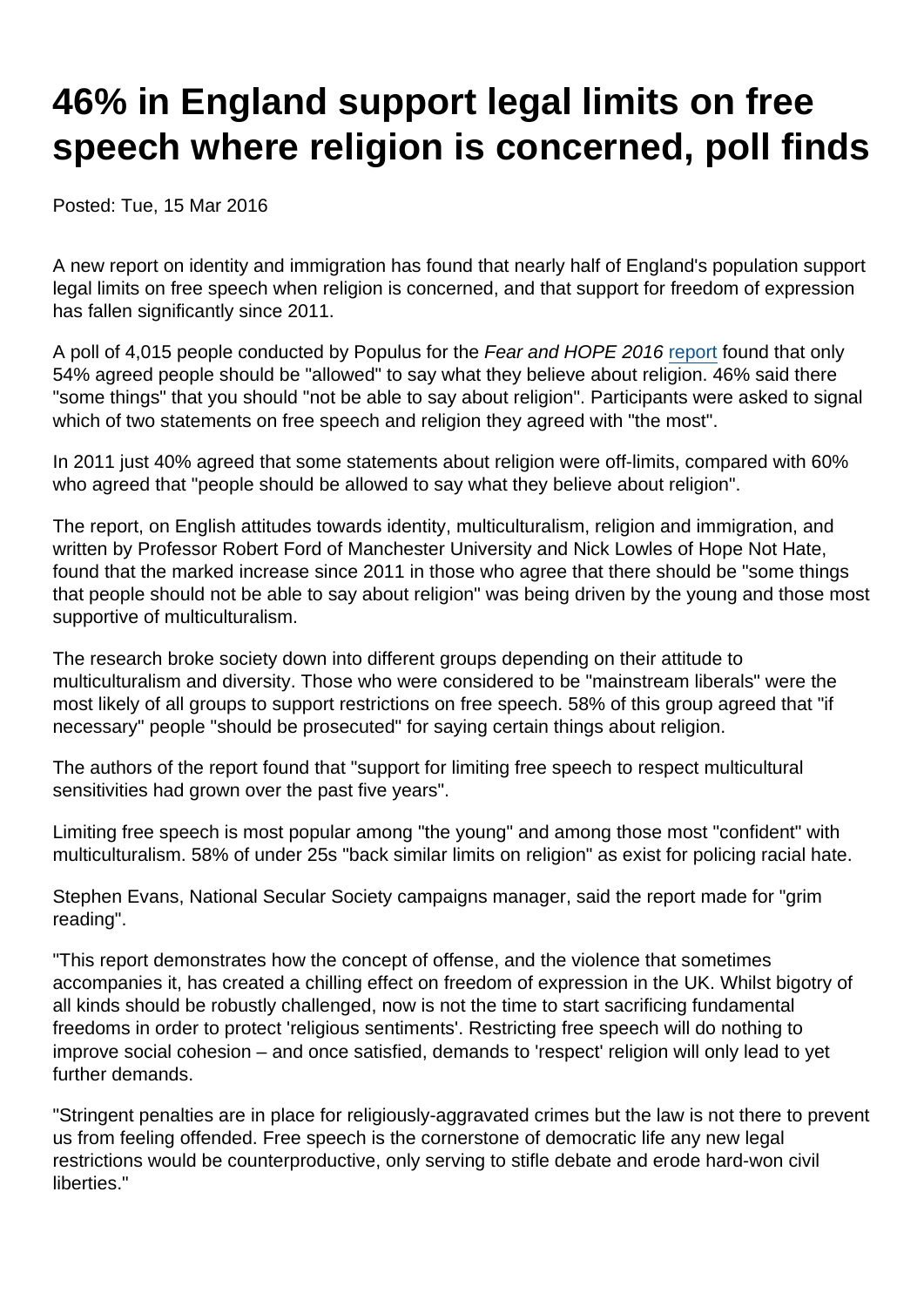The report explored attitudes to a wide range of issues related to immigration, identity and social cohesion, and found clear majorities in support of the "close monitoring of faith schools". 71% of England's population support the "close monitoring of faith schools, including Muslim faith schools", and 50% of Muslims polled agreed with the proposition.

Islam was regarded as a uniquely problematic minority faith by many, with 59% believing "Islam poses a serious threat to Western civilisation". 17% of Muslims polled by Populus for the report agreed with this statement.

43% of English respondents said that Muslims were "completely different" to them – and 59% "believe they cause problems in the world". Despite this, the authors note, "concern about problems caused by Muslims and other religious groups is much lower to now than it was in 2011." 78% of English people agreed that "it would be wrong to blame an entire religion for the actions of a few extremists".

The National Secular Society is supporting [#Right2Debate](http://www.right2debate.org/), the student campaign to reclaim freedom of speech on campuses.

- [Share on What's App](whatsapp://send?text=http://www.secularism.org.uk/news/2016/03/46-percent-in-england-support-legal-limits-on-free-speech-where-religion-is-concerned-poll-finds?format=pdf)
- [Share on Facebook](https://www.facebook.com/sharer/sharer.php?u=http://www.secularism.org.uk/news/2016/03/46-percent-in-england-support-legal-limits-on-free-speech-where-religion-is-concerned-poll-finds?format=pdf&t=46%+in+England+support+legal+limits+on+free+speech+where+religion+is+concerned,+poll+finds)
- [Share on Twitter](https://twitter.com/intent/tweet?url=http://www.secularism.org.uk/news/2016/03/46-percent-in-england-support-legal-limits-on-free-speech-where-religion-is-concerned-poll-finds?format=pdf&text=46%+in+England+support+legal+limits+on+free+speech+where+religion+is+concerned,+poll+finds&via=NatSecSoc)
- [Share on Email](https://www.secularism.org.uk/share.html?url=http://www.secularism.org.uk/news/2016/03/46-percent-in-england-support-legal-limits-on-free-speech-where-religion-is-concerned-poll-finds?format=pdf&title=46%+in+England+support+legal+limits+on+free+speech+where+religion+is+concerned,+poll+finds)
- [Subscribe to RSS Feed](/mnt/web-data/www/cp-nss/feeds/rss/news)

Tags: [Freedom of Expression](https://www.secularism.org.uk/news/tags/Freedom+of+Expression), [Islam,](https://www.secularism.org.uk/news/tags/Islam) [Statistics](https://www.secularism.org.uk/news/tags/Statistics)

## Related Campaigns

## [Defend free speech](https://www.secularism.org.uk/defend-free-speech/)

Fundamental values cannot be defended by curtailing peaceful free expression

[Read More](https://www.secularism.org.uk/defend-free-speech/)

## [Freedom of Expression](https://www.secularism.org.uk/free-expression/)

We promote free speech as a positive value.

[Read More](https://www.secularism.org.uk/free-expression/)

[Blasphemy laws](https://www.secularism.org.uk/blasphemy/)